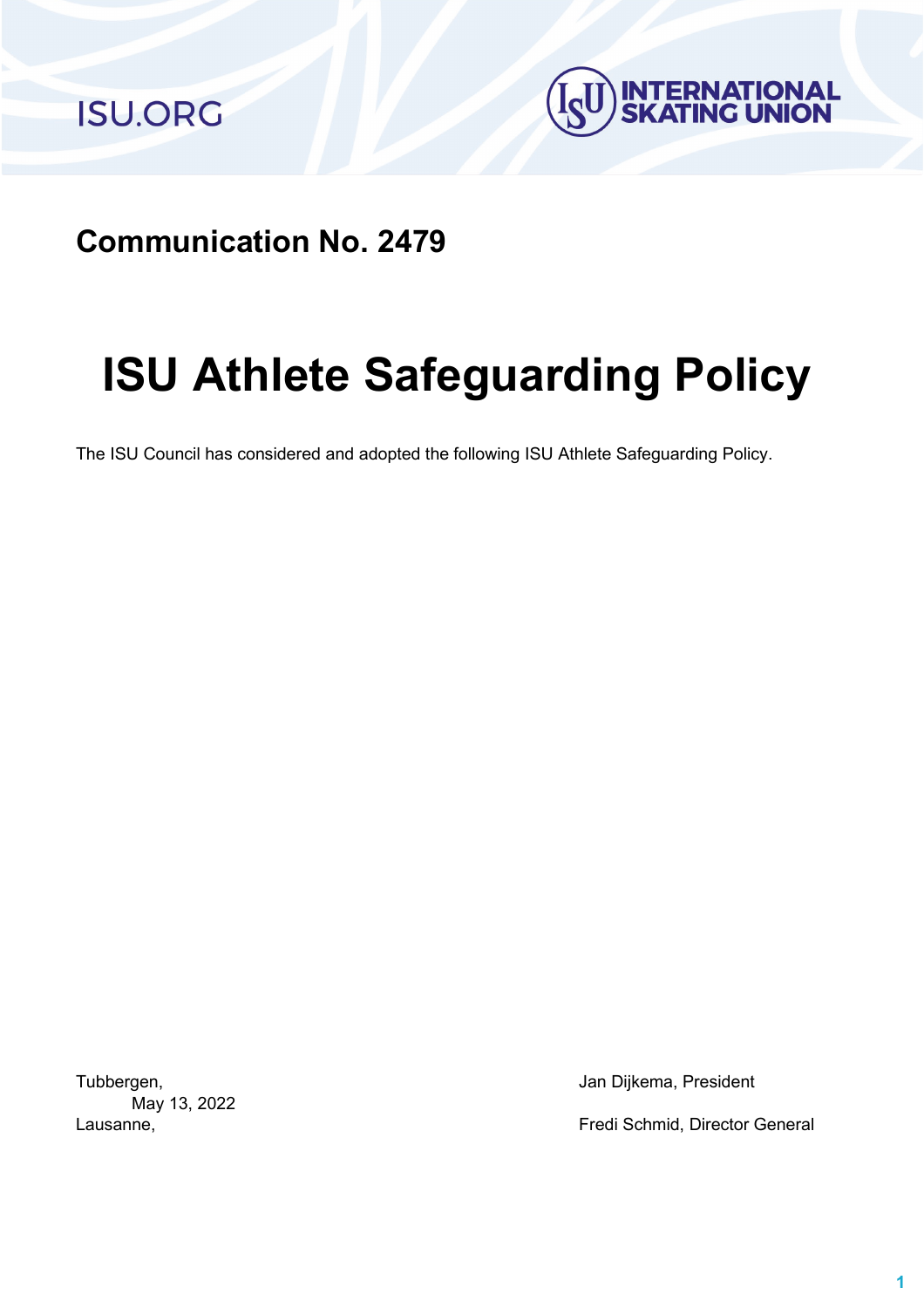# **ISU Athlete Safeguarding Policy**

# **Table of Contents**

| 1.                                                                                                 |  |
|----------------------------------------------------------------------------------------------------|--|
| 1.1.                                                                                               |  |
| 1.2.                                                                                               |  |
| 2.                                                                                                 |  |
| 3.                                                                                                 |  |
| 4.                                                                                                 |  |
| 5.                                                                                                 |  |
| 5.1.ISU - matters related to incidents that occur during the period of ISU Events and Activities10 |  |
| 5.2.                                                                                               |  |
|                                                                                                    |  |
|                                                                                                    |  |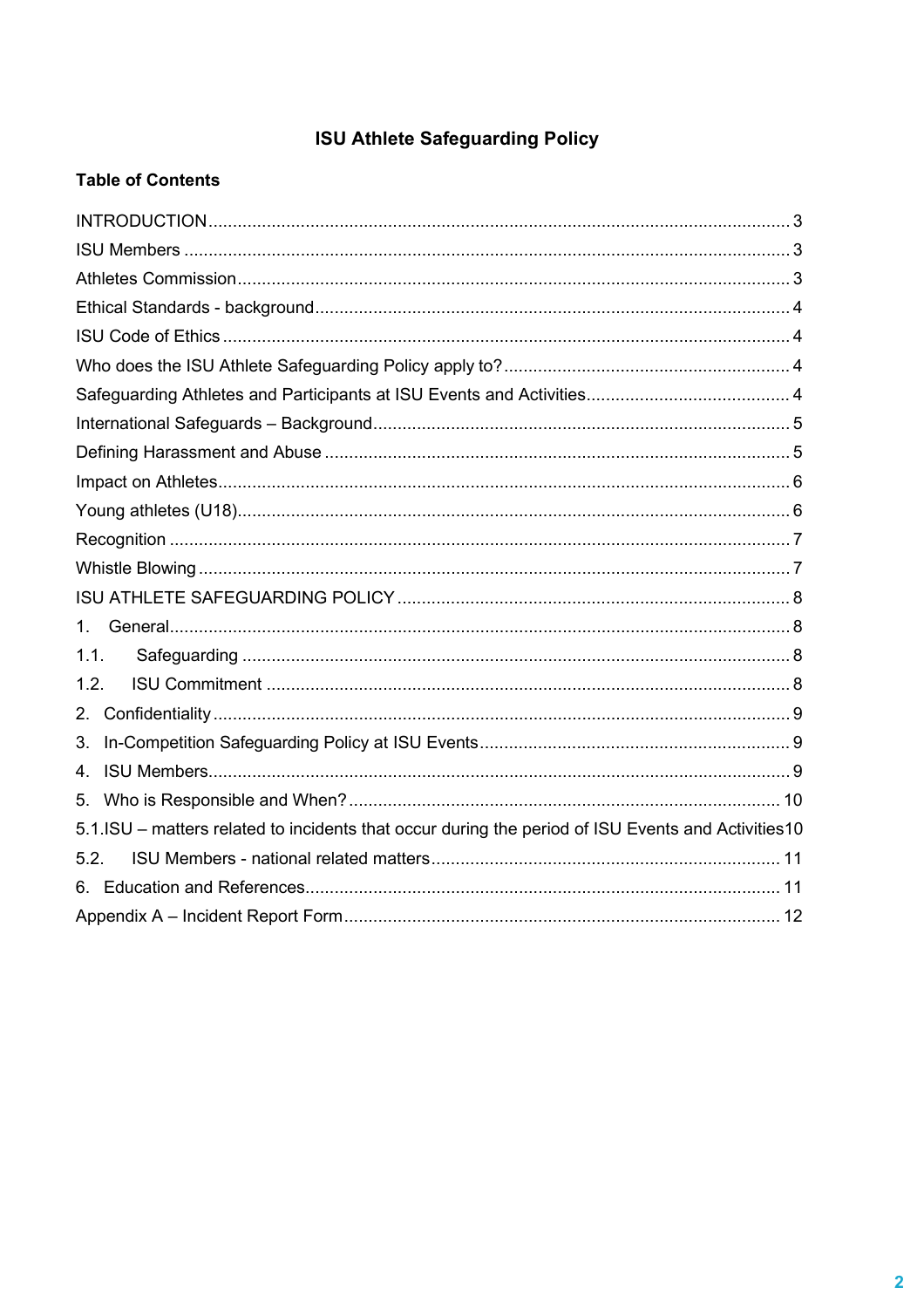# <span id="page-2-0"></span>**INTRODUCTION**

The International Skating Union (ISU) believes that all athletes have the right to participate and develop in sport in a safe, inclusive and respectful environment, free from all forms of discrimination, harassment and abuse, violence, neglect, and exploitation. For children and young people (U18s), these rights are paramount (United Nations Convention on the Rights of the Child).

Everyone involved in the ISU sports has a role to play in making sure they actively safeguard athletes from abuse, harassment and exploitation. The ISU is committed to ensuring that everyone within the jurisdiction of the ISU understands their responsibility to attempt to safeguard athletes and participants while they are participating in ISU Events and activities by abiding by the ISU Code of Ethics and by reporting any concerns about their welfare through the procedures established in the ISU Code of Ethics, Article 7. The ISU Code of Ethics is the governing authority with respect to reporting concerns and complaints and the ISU's handling of reported concerns and complaints involving alleged abuse and harassment and athlete/child protection issues within the jurisdiction of the ISU. The ISU Code of Ethics can be found on the ISU website, [www.isu.org.](http://www.isu.org/)

The aim of the ISU Athlete Safeguarding Policy is to raise awareness of the existence of abuse and harassment in sport and to promote good practice of providing athletes of all ages with appropriate safety and protection while participating in ISU Events and activities, and further, to raise awareness that abuse and harassment are prohibited by the ISU Code of Ethics and there are reporting and handling procedures in place in the Code of Ethics for reported incidents of abuse and harassment to the ISU. For incidents reported to the ISU, the ISU will ensure appropriate action is taken upon determination that an individual violated the ISU Code of Ethics.

It is a further aim of this Athlete Safeguarding Policy to encourage all ISU Members to adopt their own Athlete Safeguarding Policy.

#### <span id="page-2-1"></span>**ISU Members**

The ISU strongly encourages all ISU Members to accept and adopt the general principles of safeguarding and develop their own Athlete Safeguarding Policies, modifying them as necessary to fit with their own national and local legal framework. The ISU recommends that ISU Members use the IOC [Safeguarding Toolkit](https://olympics.com/athlete365?attachment_id=39323) as a starting point to draw up athlete safeguarding policies and procedures for their federations.

The ISU will assist ISU Members who have not yet adopted their own written Athlete Safeguarding Policy and procedures in developing a safeguarding policy and procedures for their federation.

#### <span id="page-2-2"></span>**Athletes Commission**

The ISU believes that athletes have a right to be involved in shaping safeguarding policy and practice, and is pleased to acknowledge considerable input from the ISU Athletes Commission in the development of the ISU Athlete Safeguarding Policy.

Athletes may at all times contact a member of the ISU Athletes Commission for guidance and support in matters related to the ISU Athlete Safeguarding Policy.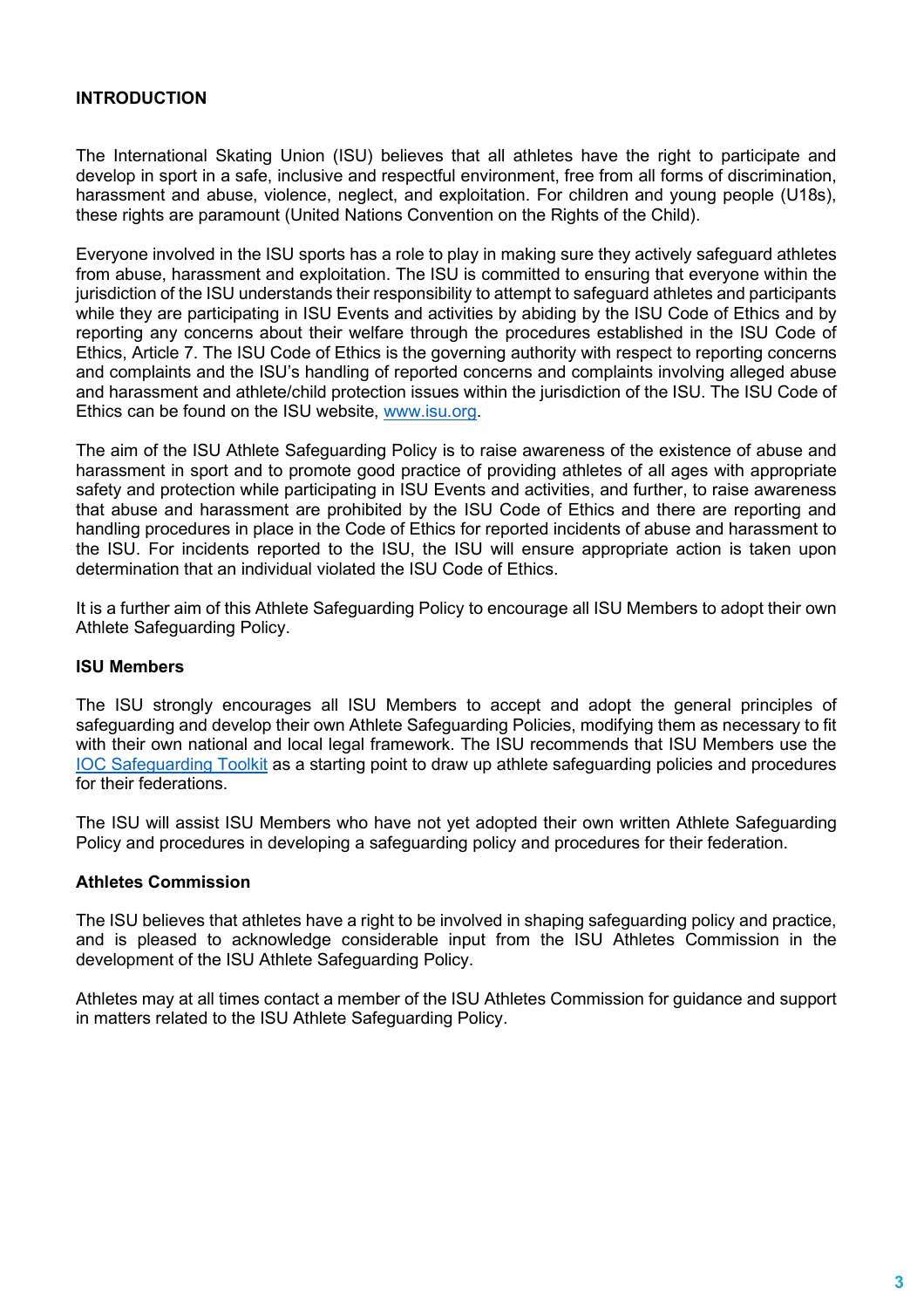# <span id="page-3-0"></span>**Ethical Standards - background**

Embraced by the ISU, Article 1.4 of the [IOC Code of Ethics](https://olympics.com/ioc/code-of-ethics) (version dated 2020) states:

"Respect for international conventions on protecting human rights insofar as they apply to the Olympic Games' activities and which ensure in particular:

- respect for human dignity;
- rejection of discrimination of any kind on whatever grounds, be it race, color, sex, sexual orientation, language, religion, political or other opinion, national or social origin, property, birth or other status;
- rejection of all forms of harassment and abuse, be it physical, professional or sexual, and any physical or mental injuries."

#### <span id="page-3-1"></span>**ISU Code of Ethics**

The fundamental principles which govern all ISU activities, decisions, processes and regulations are set forth in the ISU Code of Ethics. The Code of Ethics can be found on the ISU website [www.isu.org.](http://www.isu.org/)

#### <span id="page-3-2"></span>**Who does the ISU Athlete Safeguarding Policy apply to?**

The ISU Athlete Safeguarding Policy applies to all persons who involve themselves with the ISU in any capacity, claiming or seeking standing as current or prospective participants in any ISU Event or activity, in particular, but not limited to all ISU Office Holders, ISU Officials, ISU Members (and their members while they are participating in an ISU Event or activity), ISU employees and consultants, Organizing Committees for ISU Events and activities and their officials, volunteers, staff, athletes, coaches, doctors, team leaders, and other members of their entourage as well as any other persons while they are participating in an ISU Event or activity.

This Athlete Safeguarding Policy does not apply to national, internal ISU Member matters which do not occur on-site during an ISU Event or activity, i.e. during the period from the arrival at the ISU Event/activity location until departure from the location.

# <span id="page-3-3"></span>**Safeguarding Athletes and Participants at ISU Events and Activities**

The ISU is committed to creating an atmosphere in which all athletes and other persons who participate in ISU Events and activities may have a safe, rewarding and positive experience. All athletes and participants taking part in ISU Events and activities should feel safe and supported, and have their rights, wishes and feelings respected without fear of discrimination or degrading treatment. Their needs and welfare are paramount.

The ISU 'In-Competition' policy and procedures to safeguard athletes and participants while they participate in ISU Events and activities are set forth in Articles 6 and 7 of the ISU Code of Ethics. If requested, the ISU will also offer support to ISU Members which organize ISU Events to assist them in developing policies and procedures to safeguard athletes and participants against harassment and abuse while at the ISU Event, and to set up procedures for prompt reporting of an incident of harassment and abuse that occurs during an ISU Event or activity.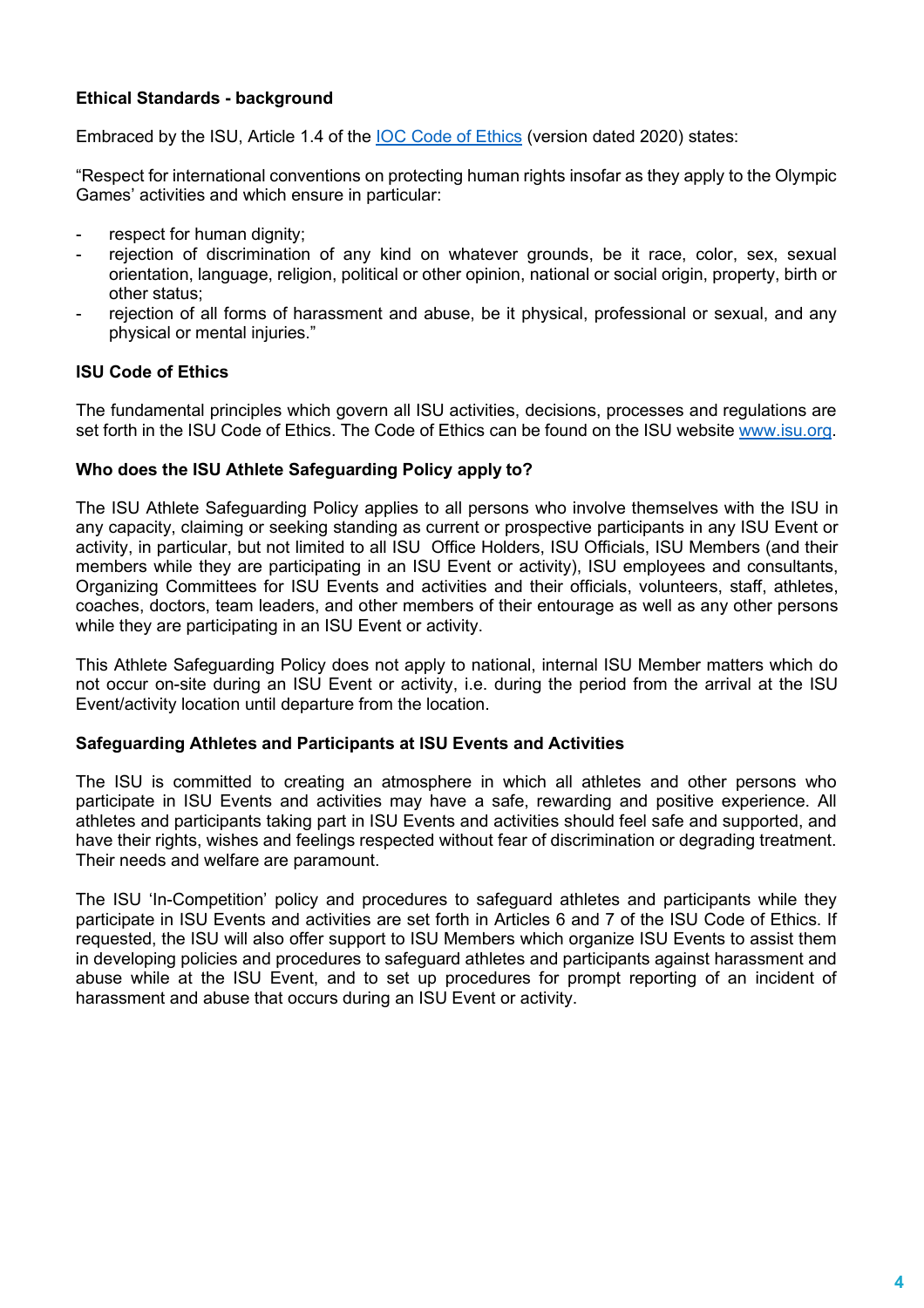# <span id="page-4-0"></span>**International Safeguards – Background**

Working with more than 50 organizations, the International Safeguarding Children in Sport Founders Group has developed th[e International Safeguards for Children in Sport.](https://www.sportanddev.org/en/toolkit/child-protection-and-safeguarding/international-safeguards-children-sport) These safeguards set out the actions that all organizations working in sport should have in place to ensure children (and all athletes) are safe from harm. The eight safeguards are:

- 1. Developing your safeguarding policy<br>2. Procedures for responding to safegua
- 2. Procedures for responding to safeguarding concerns<br>3. Advice and support
- 3. Advice and support<br>4. Minimizing risks to d
- 4. Minimizing risks to children/athletes<br>5. Guidelines for behavior
- 5. Guidelines for behavior<br>6. Recruiting, training and
- 6. Recruiting, training and communicating<br>7. Working with partners
- 7. Working with partners<br>8. Monitoring and evalua
- Monitoring and evaluating

These eight pillars of safeguarding equally apply to athletes of all ages.

The following resources are also available: [United Nations Convention on the Rights of the Child](https://www.ohchr.org/en/professionalinterest/pages/crc.aspx) [International Safeguarding Children in Sport Working Group Safesport –](https://www.sportanddev.org/en/toolkit/child-protection-and-safeguarding/international-safeguards-children-sport)  [Where your game plan starts](https://www.sportanddev.org/en/toolkit/child-protection-and-safeguarding/international-safeguards-children-sport)

#### <span id="page-4-1"></span>**Defining Harassment and Abuse**

In the Code of Ethics, the ISU has adopted the definitions of the various forms of harassment and abuse as set out in the [IOC Consensus Statement](http://bjsm.bmj.com/content/50/17/1019) (2016).

Harassment and abuse can be expressed in (but not necessarily limited to) five categories which may occur in combination or in isolation. These five categories are i) sexual harassment, ii) sexual abuse, iii) physical abuse, iv) psychological abuse, and v) neglect or negligence.

The five categories of harassment and abuse are defined in the ISU Code of Ethics, Article 6 as:

- **Sexual harassment** means unwanted and unwelcome physical, verbal or non-verbal conduct of a sexual nature**.** Sexual harassment can take the form of sexual abuse.
- **Sexual abuse** means any conduct of a sexual nature, whether non-contact, contact or penetrative, where consent is manipulated or is not or cannot be given, where consent is coerced, manipulated, obtained based on a relationship of dependency or cannot be given with any legal validity.
- **Physical abuse** means any deliberate, non-accidental trauma or unwelcome act caused, for example, by punching, beating, kicking, biting, or burning or otherwise physically harming an athlete. Such act can also consist of forced or inappropriate physical activity (e.g. age- or physique-inappropriate training loads when injured or in pain), forced alcohol consumption, or forced or systemic doping practices.
- **Psychological abuse** means a pattern of deliberate, prolonged, repeated non-contact behaviors within a power differentiated relationship. "Psychological abuse" can consist of any unwelcome act including confinement, isolation, verbal assault, humiliation, intimidation, infantilization, or any other treatment which may diminish the sense of identity, dignity and selfworth. This form of abuse is at the core of all other forms of abuse.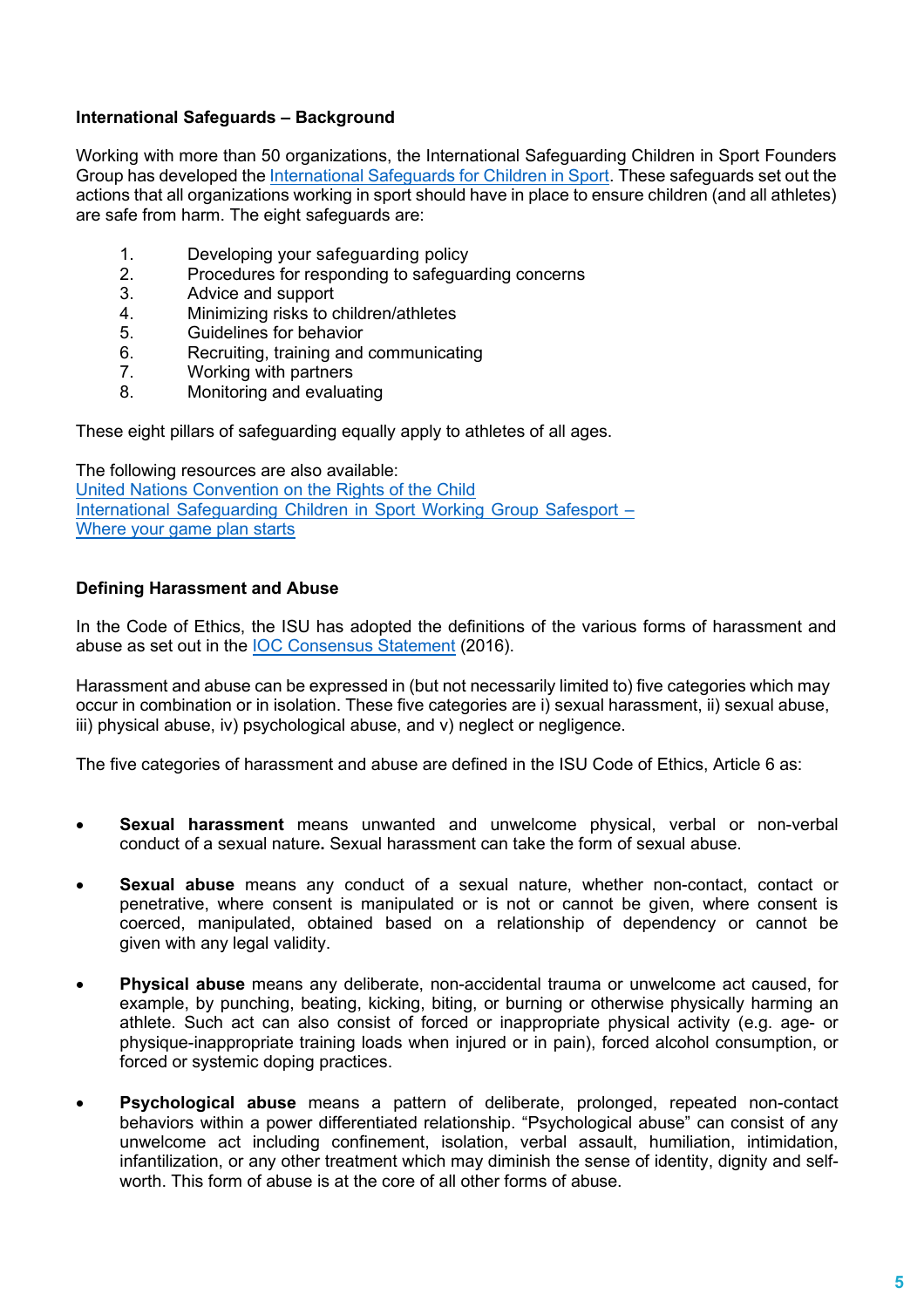• **Neglect or negligence** means the failure of a Coach or another person with a duty of care towards an athlete to provide a minimum level of care, thereby causing harm, allowing harm to be caused or creating an immediate danger of harm. "Neglect or negligence" can consist of acts of omission regarding athlete safety. For example, "neglect or negligence" can include depriving an athlete of food and/or drink; insufficient rest and recovery; failure to provide a safe physical training environment; or developmental age-inappropriate or physique-inappropriate training methods. This definition applies to coaches and athlete entourages.

All ages and types of athletes are susceptible to the various forms of harassment and abuse. Studies have confirmed that elite, disabled, child and lesbian/gay/bisexual/trans-sexual/transgender, queer/and or questioning, intersex, and asexual (LGBTQ+) athletes are at highest risk, that psychological abuse is at the core of all other forms and that fellow athletes can also be perpetrators. There are particular risks in dealing with young people, and children; and evidence also suggests that girls are at greater risk of sexual violence, harassment and exploitation.

Research has shown that no sport is exempt from the incidence of harassment and abuse, and no country is exempt.

#### <span id="page-5-0"></span>**Impact on Athletes**

The impacts of all forms of harassment and abuse on the athlete are often extensive and may be long term. They may persist long after the athlete has left the sport and may lead to damage within family or other relationships.

The impact of the various forms of harassment and abuse on the athlete may include any or all of the following:

- Physical e.g. illnesses and injuries, loss of performance, disordered eating/eating disorders, Post-Traumatic Stress Disorder (PTSD), sexually transmitted infections
- Cognitive e.g. low self esteem
- Emotional e.g. volatile mood states
- Behavioral e.g. drop out, more likely to cheat
- Mental health e.g. anxiety, depression, self-harm, suicide
- Effect on relationships e.g. social exclusion/marginality
- Economic losses

Psychological abuse is at the core of all forms of abuse, and occurs when there is a 'power differential' or imbalance of power between the athlete and the perpetrator.

Neglect can result in preventable accidents, recurrent injuries, malnutrition, disordered eating, eating disorders, dehydration, the effects of exposure to adverse atmospheric conditions (for example, excessive heat or excessive cold), long term illness, self-harm behaviors, mental health problems, disability and even death.

# <span id="page-5-1"></span>**Young athletes (U18)**

<span id="page-5-2"></span>The physical and mental impacts of all forms of harassment and abuse on athletes under the age of 18 are likely to be greater on developing young athletes who have unique physical, cognitive and psychological vulnerabilities. Particular care must therefore be taken to protect them from any form of harassment or abuse.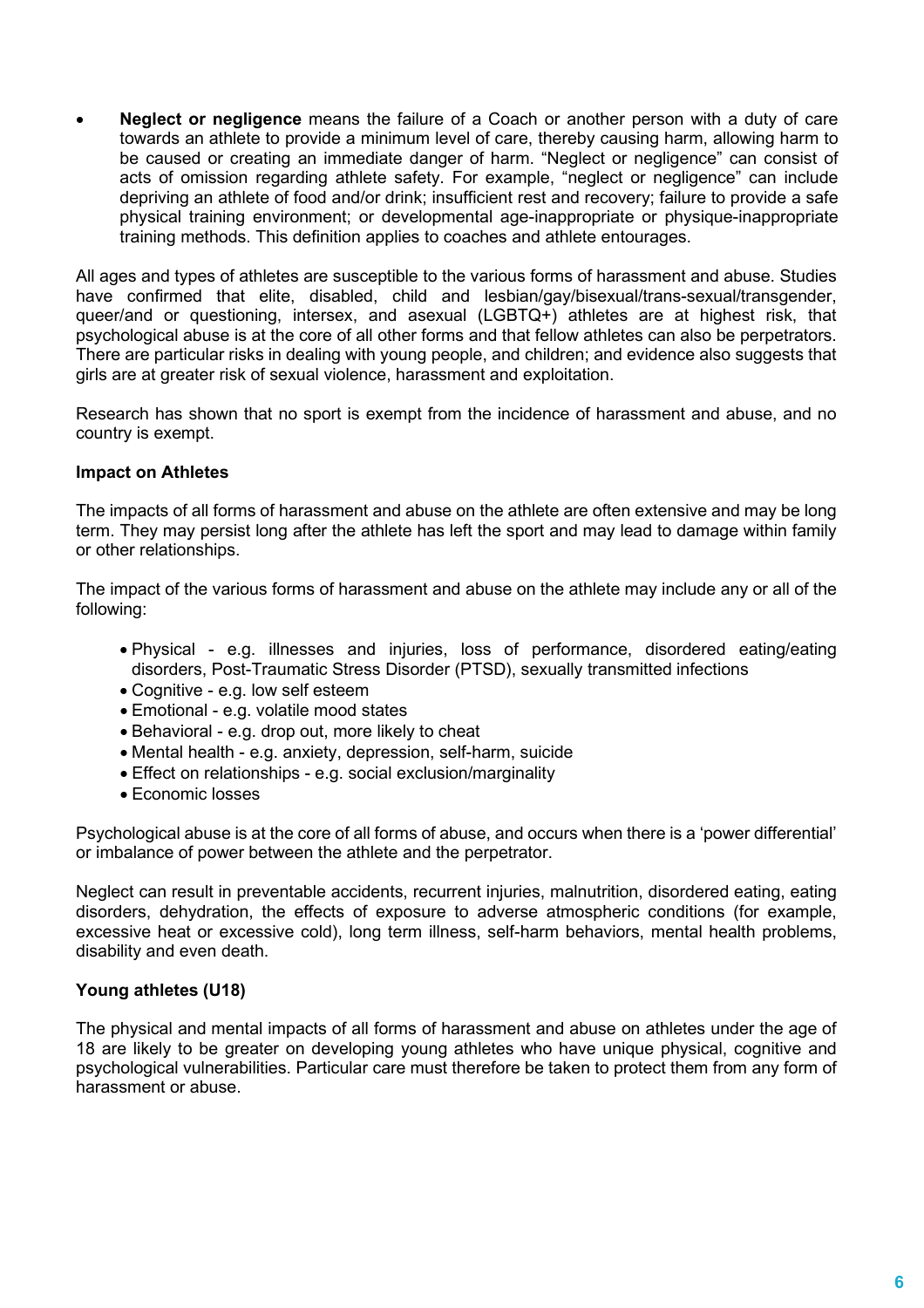# **Recognition**

All those involved in the ISU sports have a responsibility to learn how to recognize and respond to signs of harassment and abuse. It is also incumbent upon all those involved to act on and report concerns that harassment and abuse of an athlete may be taking place. There may be times when abuse is reported from outside the sporting arena.

#### **Anyone who has a concern should make a report using the procedures set forth in Article 7 of the ISU Code of Ethics**.

#### <span id="page-6-0"></span>**Whistle Blowing**

The ISU will support 'whistle blowers' by providing a confidential reporting system. The ISU believes it is important for anyone who has concerns to speak up ("if you see something, say something"), in the confidence that wherever possible the organization will provide anonymity. The ISU encourages anyone who has such concerns to make a report promptly, to try to prevent continuing harm and damage to an athlete or participant.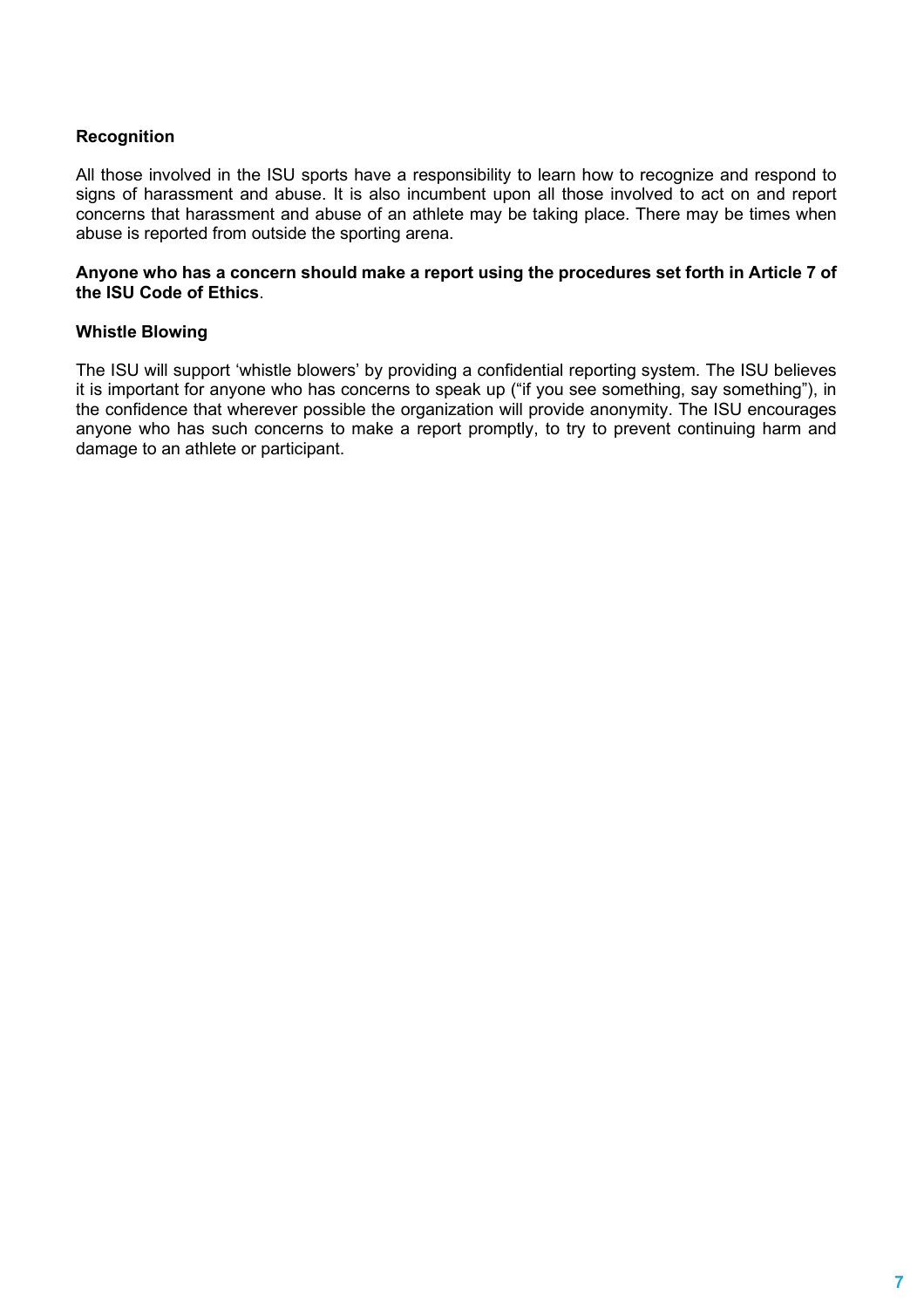# **ISU ATHLETE SAFEGUARDING POLICY**

# <span id="page-7-1"></span><span id="page-7-0"></span>**1. General**

#### <span id="page-7-2"></span>**1.1. Safeguarding**

The ISU acknowledges its responsibility to safeguard and promote the welfare of athletes and participants while they are participating in ISU Events and activities and is committed to ensuring that its safeguarding policy and provisions of the ISU Code of Ethics comply with best practice.

The ISU will:

- Designate an ISU Ombudsperson for Harassment and Abuse.
- Communicate that there is an established person/persons and procedure for reporting incidents of harassment and abuse in the ISU Code of Ethics.
- Develop education and training for ISU Office Holders, Officials, employees and ISU Member federation leaders regarding athlete safeguarding.
- Ensure all reported cases of misconduct that may constitute abuse and harassment are dealt with properly and referred to law enforcement and child protection agencies if appropriate.
- Provide support as reasonably as possible to concerned persons.
- Refer reported complaints to the ISU Disciplinary Commission when appropriate.
- Address allegations and render decisions in accordance with the ISU Disciplinary Commission rules and procedures as set forth in the [ISU](https://isu.org/inside-isu/rules-regulations/isu-statutes-constitution-regulations-technical)  [Constitution and General Regulations](https://isu.org/inside-isu/rules-regulations/isu-statutes-constitution-regulations-technical) and in Communication No. 2001 (and all updates of this Communication).
- Maintain on the **ISU website a public register of persons who are suspended or** disqualified permanently from participation in ISU Events and activities.

The ISU encourages all incidents of harassment and abuse (or suspected harassment and abuse) that occur at an ISU Event or activity to be reported, regardless of who the offender may be.

The ISU will not investigate or attempt to resolve a reported incident of harassment and abuse when a charge of a criminal offence is pending against the accused involving the same alleged incident(s) of harassment and abuse. Information received by the ISU relating to such reported incidents will be provided by the ISU to the relevant public authorities.

#### <span id="page-7-3"></span>**1.2. ISU Commitment**

The ISU is committed to ensuring that:

- All reports of concerns and allegations of abuse and harassment are taken seriously and responded to appropriately in accordance with the ISU Code of Ethics and as promptly as reasonably possible.
- All those in a position of responsibility within the ISU recognize it is not their responsibility to investigate and determine if abuse has occurred, but it is their responsibility to act and report promptly any concerns they have.
- The ISU will provide the responding party with a fair process in accordance with the applicable provisions of the ISU Code of Ethics, the ISU Constitution and General Regulations and any other applicable rules or regulations; notice will be provided to the individual/individuals concerned, and they will be given the right to respond before any decision is taken or sanction is imposed by the ISU.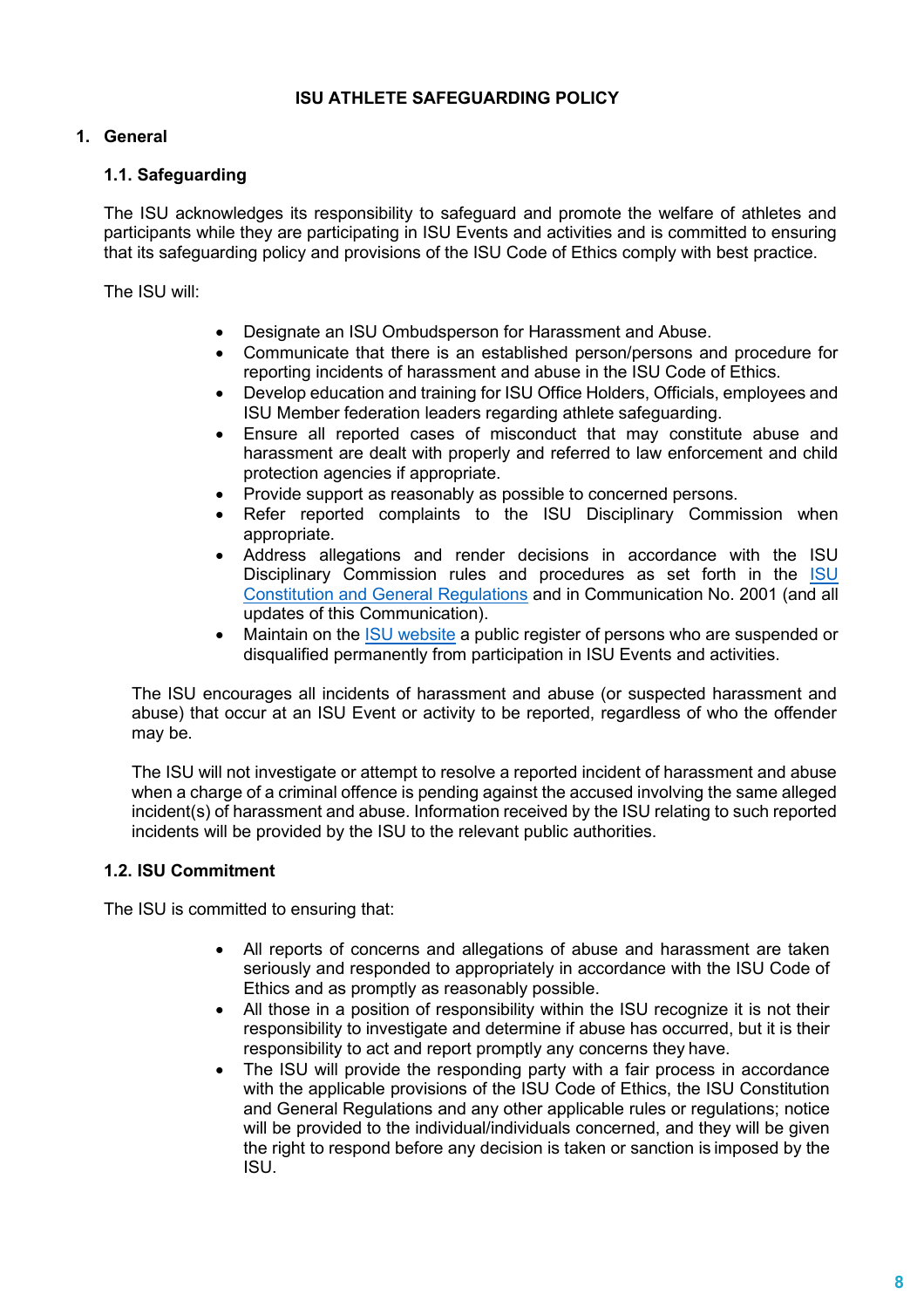The ISU Safeguarding Policy will be reviewed at least every 2 years or whenever there is a major change in the organization or in relevant legislation.

The ISU will ensure that the ISU Code of Ethics and the ISU Safeguarding Policy and all subsequent updates are communicated effectively to all the various ISU Office Holders, ISU Officials, ISU Technical Committees, ISU Commissions, ISU employees, and ISU Members. The ISU will encourage all Technical Committees and Commission Chairs to list athlete safeguarding as a regular agenda item and record discussions in the minutes.

# <span id="page-8-0"></span>**2. Confidentiality**

Reports of abuse and harassment often contain extremely sensitive information, and athletes may fear coming forward with information.

The ISU reassures those who are concerned about a possible alleged incident of harassment and abuse that personal information will not be disclosed, except, for example, if the concerned person gives his/her prior consent, if disclosure is necessary to protect someone from harm, or if a potential criminal act comes to the attention of the ISU. The ISU maintains secure storage of records.

#### <span id="page-8-1"></span>**3. In-Competition Safeguarding Policy at ISU Events**

Having a reporting framework in place at ISU Events as set forth in Article 7 of the ISU Code of Ethics underlies the commitment of the ISU to ensure that athletes are aware that their safety and welfare are of paramount importance. The ISU strongly believes that these measures are essential to ensure safe sport for all participants at ISU Events.

#### <span id="page-8-2"></span>**4. ISU Members**

All ISU Members providing services, events or activities for athletes should have a written safeguarding policy that is accessible to and easily understood by all, and actively promoted within the ISU Member's federation. The safeguarding policy should be approved and endorsed by the relevant governance body of the ISU Member and reviewed appropriately.

ISU Members should first research what their legal obligations are in their country with respect to mandatory reporting to public authorities or duty to warn within their country/region.

In developing their safeguarding policies, ISU Members should include clear and easily understood standards and procedures relating to:

- 1. Expected standards of behavior towards athletes, participants and volunteers (including a code of conduct, an explanation of discrimination and abusive behavior, how to deal with unacceptable behavior by or towards athletes, the use of sanctions/discipline and positive ways of managing the behavior of athletes that do not involve physical punishment or any other form of degrading or humiliating treatment, and are age and gender appropriate).
- 2. Identifying signs of abuse, harassment, bullying, hazing, psychological stress, burnout and dropout (including appropriate definitions and/or indicators of such behavior).
- 3. Taking athletes (especially young athletes) away on trips, tours or to competitions (including in relation to transport and lodging arrangements, insurance cover, venue safety and possible chaperons of young athletes aged under 18).
- 4. The use of mobile equipment, information technology (such as email and the internet) and social media platforms.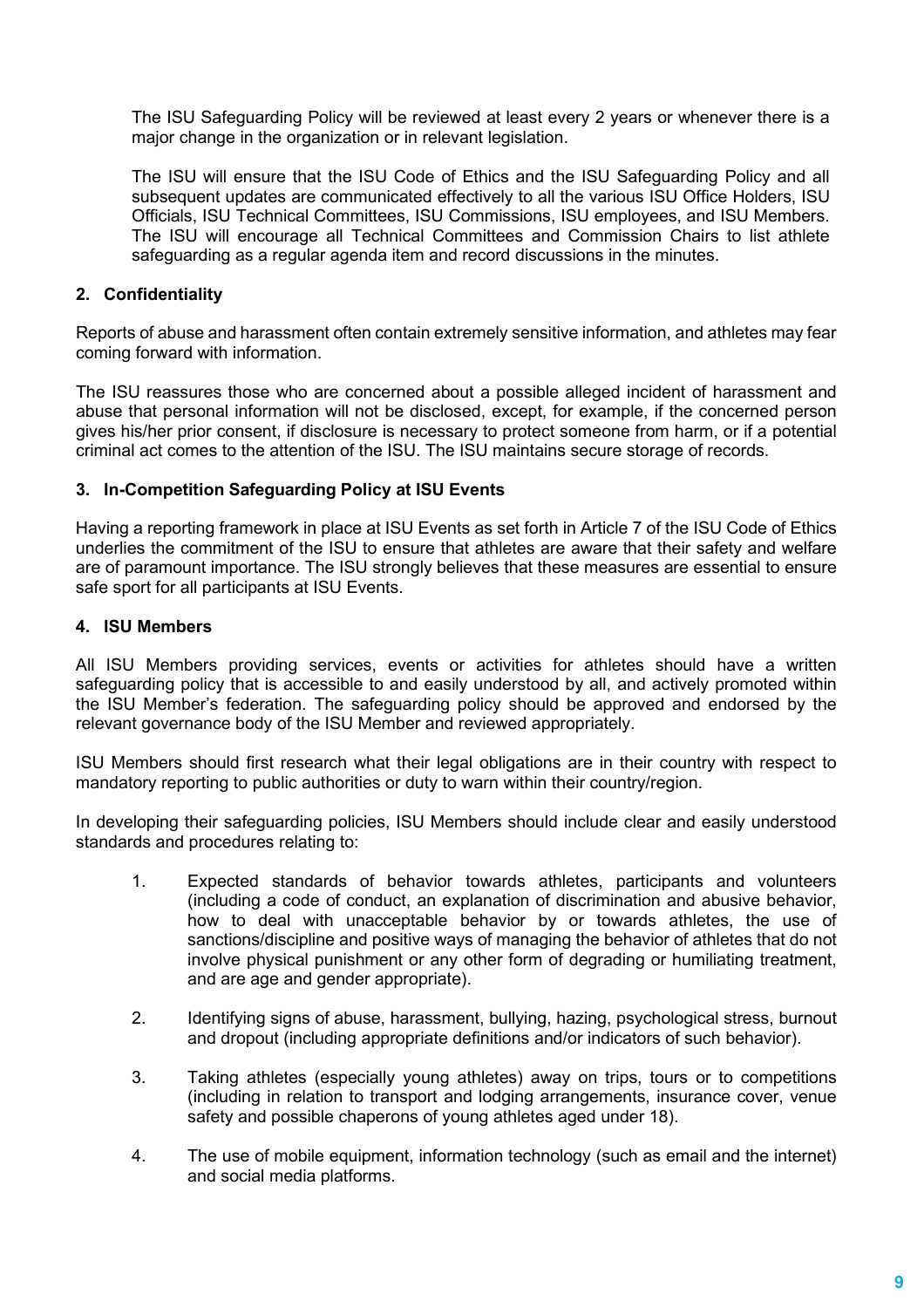- 5. The actions that should be taken on a step-by-step basis in the event of any incident, report or grounds for concern about abuse (including any relevant contact details for local police, social services departments etc.).
- 6. Identifying applicable laws regarding disclosure of information mandatory reporting of suspicions of abuse is a legal requirement in some countries.
- 7. Procedures for reporting and addressing complaints about abuse by individual(s) including clear timelines and incorporating any disciplinary procedures (where appropriate) as well as appeal procedures.
- 8. Providing appropriate support to the individual(s) who raise, report or disclose concerns or incidents of abuse (on an anonymous basis or otherwise).
- 9. Ensuring the appointment of a Safeguarding Officer (or similar title) responsible for the implementation and subsequent management and review of the safeguarding policies and procedures; also ensuring that every group and individual member is aware who this person is and how to contact them.
- 10. Assessing the suitability of all individuals who have contact with athletes through selfdeclarations, references and background checks where possible.
- 11. Ensuring that all individuals acting for and on behalf of and/or with ISU Members (whether as an employee, official, coach, volunteer, parent volunteer, contractor, agent or otherwise) and their members themselves understand their role and responsibilities in regard to safeguarding and any code of conduct or code of ethics and are provided with appropriate training opportunities regarding the safeguarding policy, the code of conduct and how to recognize, identify and respond to signs of abuse, neglect and other safeguarding concerns relating to athletes.
- 12. Ensuring that staff and volunteers with special responsibilities in relation to safeguarding athletes receive appropriate training on recruitment practice, reporting of complaints and disciplinary processes and update their knowledge and understanding generally.
- 13. The secure storing of confidential, detailed and accurate records of all safeguarding concerns.
- 14. Ensuring that all safeguarding arrangements (including training), procedures and policies are monitored, reviewed and updated as appropriate including when there is a major change in any relevant law or customs, guidance, experience or needs.
- 15. Amending, as necessary, its constitution or bylaws to reflect its responsibility for overseeing the adoption and implementation of athlete safeguarding measures.

#### <span id="page-9-0"></span>**5. Who is Responsible and When?**

#### <span id="page-9-1"></span>**5.1. ISU – matters related to incidents that occur during the period of ISU Events and Activities**

The procedures for reporting a concern or complaint that relates to an incident of observed or suspected abuse or harassment that occurs during an ISU Event or activity are set forth in the ISU Code of Ethics, Article 7.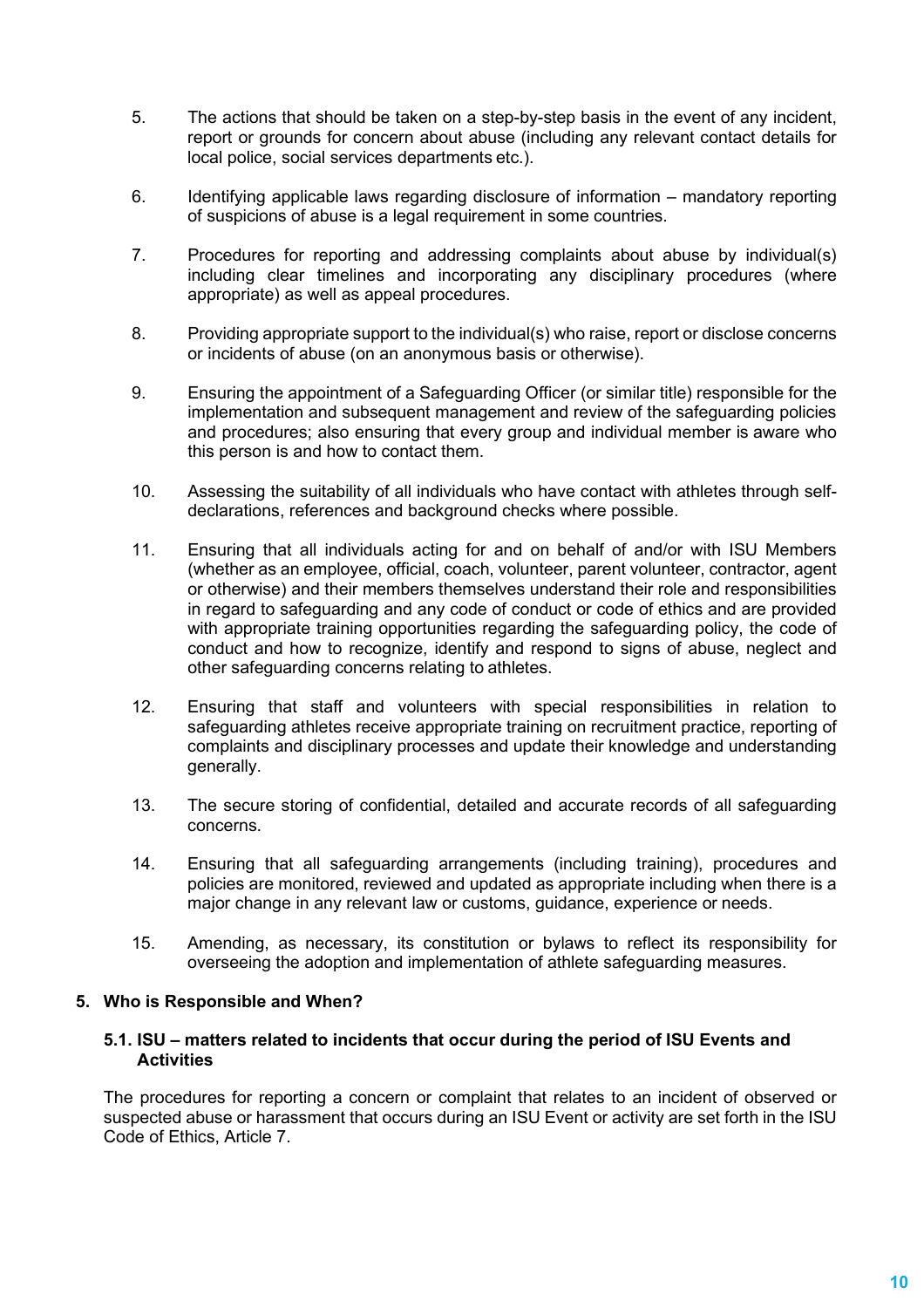#### <span id="page-10-0"></span>**5.2. ISU Members - national related matters**

ISU Members are responsible for handling reported safeguarding concerns and complaints involving abuse and harassment that are raised in relation to persons and associations that fall within the ISU Member's jurisdiction, which jurisdiction includes the ISU Member's regional bodies and clubs, athletes, coaches, officials, staff, volunteers.

#### <span id="page-10-1"></span>**6. Education and References**

The IOC has developed a number of on-line educational tools related to athlete safeguarding. They are free and accessible for all athletes and entourage members. The ISU encourages all athletes and entourage members to work through the following module:

Athlete Learning Gateway – bite-sized course delivered by Dr Margo Mountjoy and Sheldon Kennedy (former athlete / survivor): <https://olympics.com/athlete365/courses/safeguarding/>

ISU Members are advised to read and utilize the IOC Toolkit 'Safeguarding Athletes from Harassment and Abuse in Sport' as a starting point when drafting their policies and procedures: [https://d2g8uwgn11fzhj.cloudfront.net/wp-](https://d2g8uwgn11fzhj.cloudfront.net/wp-content/uploads/2017/10/18105952/IOC_Safeguarding_Toolkit_ENG_Screen_Full1.pdf)

[content/uploads/2017/10/18105952/IOC\\_Safeguarding\\_Toolkit\\_ENG\\_Screen\\_Full1.pdf](https://d2g8uwgn11fzhj.cloudfront.net/wp-content/uploads/2017/10/18105952/IOC_Safeguarding_Toolkit_ENG_Screen_Full1.pdf) 

<span id="page-10-2"></span>SafeSport website: [\(www.olympics.com/athlete365/what-we-do/integrity/safe-sport\)](http://www.olympics.com/athlete365/what-we-do/integrity/safe-sport)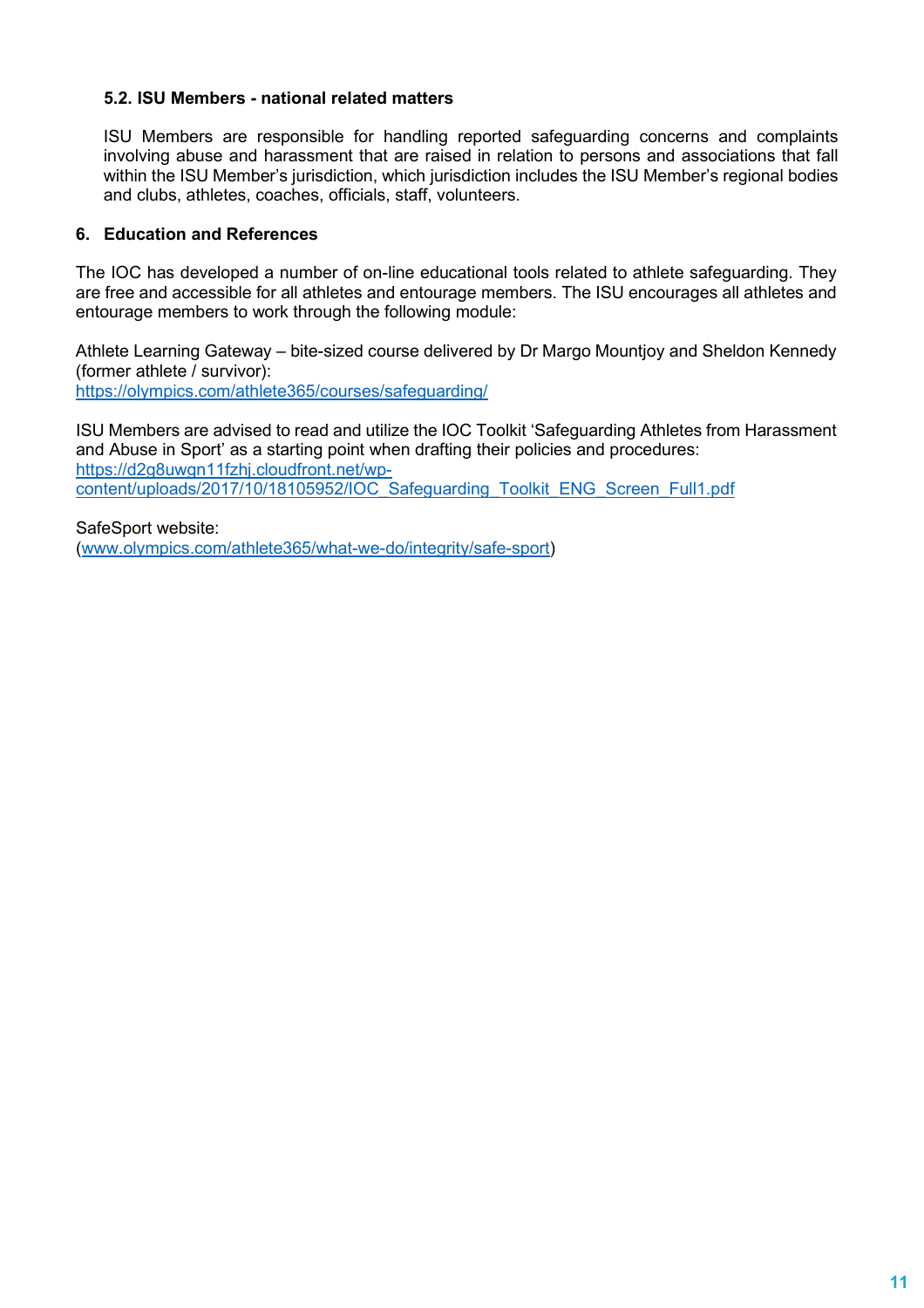#### **CONFIDENTIAL – ISU Incident Report Form**

Remarks: **This Incident Report Form may be used to make a report to the ISU under Article 7 of the ISU Code of Ethics, but the Form is not required to make a report. You may always use the reporting channel you feel most comfortable with, such as this Form, a phone call, an email or other means.** If you use this form to make a report, you do not need to fully complete it for the ISU to open an investigation. However, the more information you provide, the easier it is for the ISU to investigate and pursue the incident.

You should return this Form to the ISU Ombudsperson for Harassment and Abuse at (ombudsperson@isu.ch).

| Your name              |  |
|------------------------|--|
| Your email address     |  |
| Your phone number      |  |
| Your relationship to   |  |
| person(s) involved in  |  |
| the integrity incident |  |
| (if not personally     |  |
| involved)              |  |

| Nature of Integrity Incident (check all that may apply) |                    |               |                                                                                     |  |  |
|---------------------------------------------------------|--------------------|---------------|-------------------------------------------------------------------------------------|--|--|
| $\Box$ Doping                                           | $\Box$ Competition | $\Box$ Abuse/ | $\Box$ Corruption                                                                   |  |  |
|                                                         | Manipulation       | Harassment    | (anything outside of<br>Doping, Competition<br>Manipulation or<br>Abuse/Harassment) |  |  |

#### **Subject of Incident**

Name(s) of any person(s) alleged to have been involved with the concern, include contact details if possible (*e.g.* phone number, email address, etc.)[1](#page-11-0)

*Please give as many details as possible about the person(s) or organization involved in the Incident (e.g. job title, federation, role, etc.)*

<span id="page-11-0"></span><sup>1</sup> For example, for a concern of Abuse/Harassment, provide the name/contact details of the victim(s) (if not person reporting) and the name of the person(s) involved in the abuse or harassment of the victim.